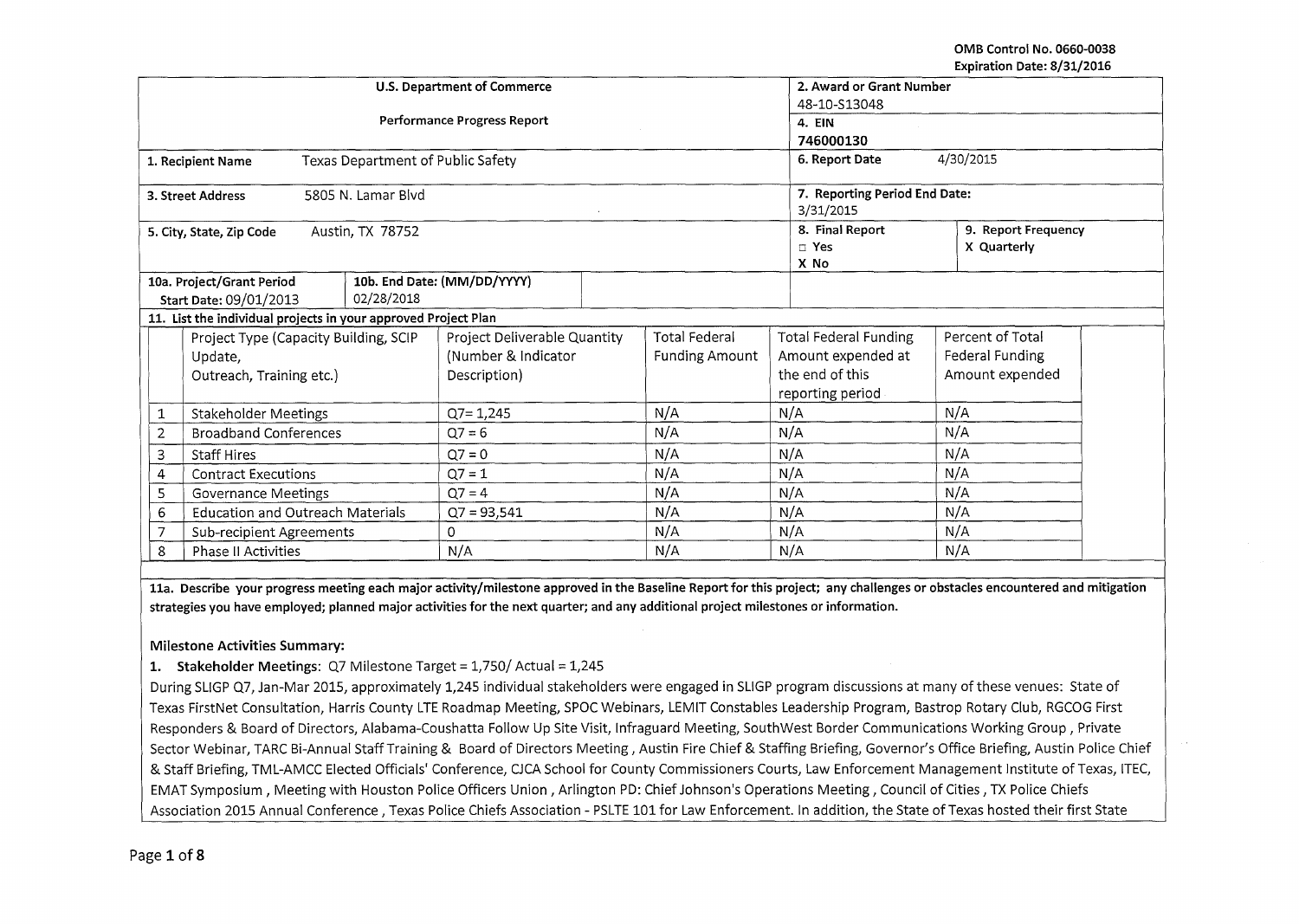Consultation Meeting with First Net-highlights of the meeting are available in Section 11d.

Major plans for Q8 include participation and/or presentations at: Texas APCO / Texas NENA Public Safety Conference, Coastal Bend Hurricane Conference, LEIM, PSAC/PSCR/FirstNet Meetings, Cass County Firefighters Association, South Texas Hurricane Conference, Texas A&M Forest Service, SPOC Meeting, Broadband Communities. Additional outreach and education efforts focused on data collection will be implemented through numerous town hall meetings, with an anticipated stakeholder reach of 600 to 1500 people.

**2. Broadband Conferences: Q7 Milestone Target = 15 / Actual = 6** 

During SLIGP Q7. Texas representatives participated in the following: APCO Emerging Technology Forum where we spoke on a panel entitled View from Texas: FirstNet Planning and Early Build Planning Perspective. Numerous members of the team attended the 2015 IWCE Annual Conference, where we participated in four (4) panels- The State of the States, Early Builders of FirstNet, Priority and Pre-emption: Local Control of FirstNet, and SLIGP Lessons Learned. Close to 200 stakeholders attended the TxPSBP presentations at IWCE in Las Vegas and 190 attended our presentations at APCO.

Q8 future Broadband events include: SPOC meeting, APCO Broadband Summit, NCSWIC/SAFECOM Joint Meeting, LEIM, PSAC/PSCR/FirstNet meetings, and the National Sheriffs Association Conference. We are scheduled to speak and/or participate on panels in many of these upcoming Broadband conferences.

## **3. Staff Hire:**  $Q7$  Milestone Target =  $0/$  Actual =  $0/$

Staff FTEs have not changed during this quarter; however, as new challenges arise new talent may be needed. DPS currently has 47 people assigned to SLIGP tasks; some working part-time and one assigned full-time. As a result of the FN Consultation and new data collection tasks an additional technologist and three more FTEs may be hired in Q8 to meet the RFP and data collection requirements.

### **4.** Contract Executions: Q7 Milestone Target = 0 / Actual = 1

One new contract was executed during this quarter. Another technologist was acquired to assist with the FN 2<sup>nd</sup> Notice and Phase 2 data collection efforts. Additional Subject Matter Experts (SMEs) will be contracted in Q8 to meet the data collection requirements.

## **5.** Governance Meetings: Q7 Milestone Target = 9 / Actual = 4

Q7 meetings consisted of sub-committee management meetings, Rural SAG; Governance management; Tribal SAG calls, as well as the FirstNet Region 6 Monthly SPOCs check-in call. Notable efforts include the weekly meetings of the Rural SAG and their efforts in the development of the rural prioritization tool. The tool incorporates priorities raised by each region, including waterways, border towns, coastal regions, oil industry, and agriculture needs. This collaborative effort included working with 15 rural public safety experts from across the State and Tribal representatives.

Q8 meetings will include the FN SPOC meeting, Rural and Tribal SAG meetings, quarterly SEC conference calls, and the Public Safety Broadband Governance Meeting in San Diego in early summer. In addition, the team is working to identify and potentially establish additional SAGs to cover other areas pertinent to data collection, as well as the support of and governance over ongoing outreach efforts.

## **6.** Education and Outreach (E&O): Q7 Milestone Target = 45,451/ Actual = 93,541

Materials distributed included Texas Public Safety Broadband Program URL cards; TxPSBP newsflash distributions; PS LTE Fact Sheets and FAQ sheets.

• The DPS SLIGP team completed the construction of the Texas PS LTE Website (http://txlte.com) and it was launched on Feb 11<sup>th</sup> during the State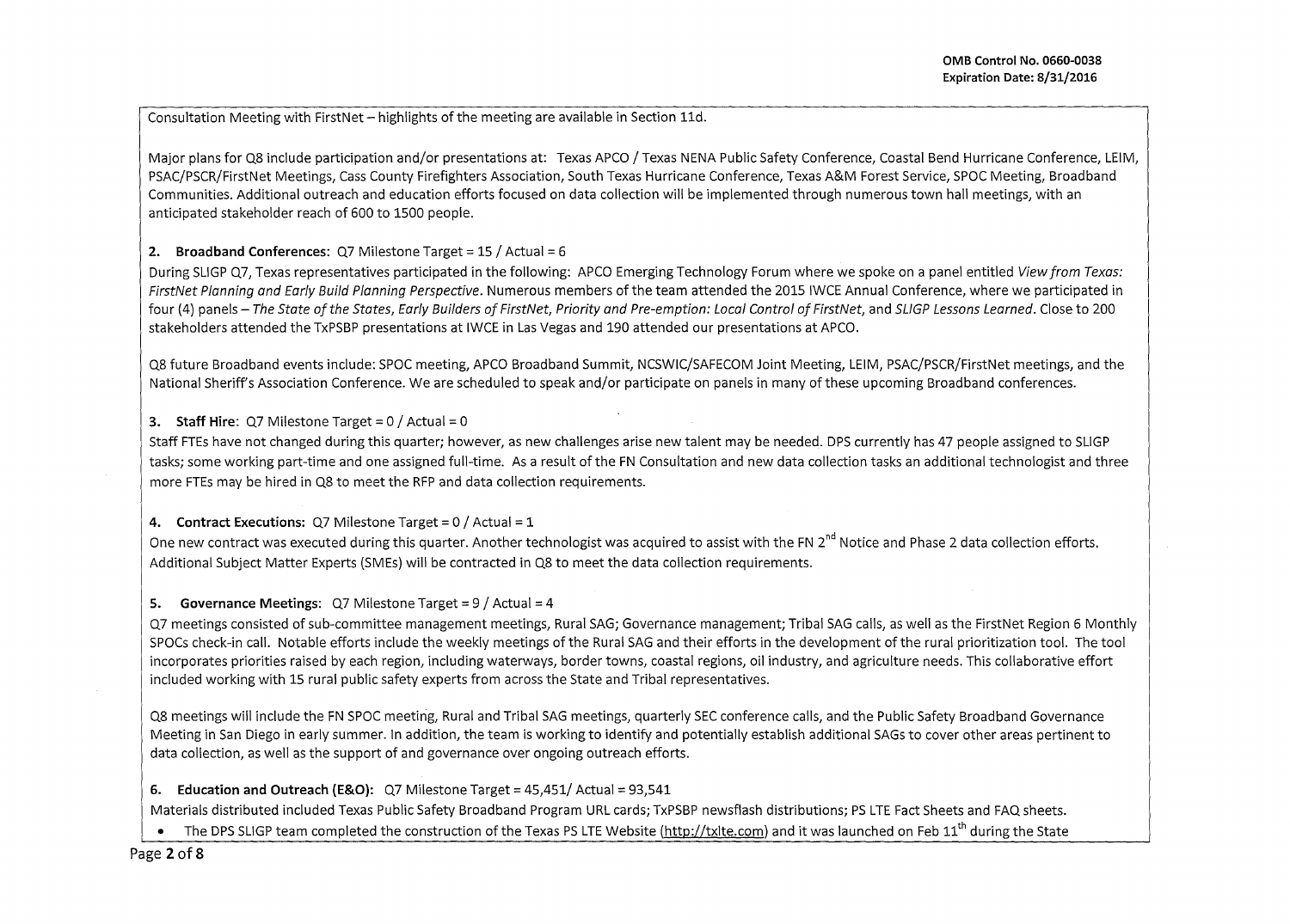Consultation meeting. The subsequent newsflash was picked up on the wire and as a result, highlighted in the IWCE February newsletter published on February 17<sup>th</sup>. We have already seen an uptick in metrics as a direct result of this launch.

• Twitter presence was launched @txlte and YouTube playlist created, along with the launch of our first video about congestion. Video currently has had over 400 views.

#### **Other Activities:**

- Developing overall 2015 strategy in conjunction with preparations for re-budgeting.
- Establishing communications and marketing strategy for the program, complete with twitter campaigns, educational efforts, and newsletter generation. This is in anticipation of meeting the July  $31<sup>st</sup>$  data collection deadline.
- Creating a data collection strategy to collect the information due to FirstNet by July 31<sup>st</sup>. Strategy highlights include the establishment of a data collection call center and deployment of 20-40 town hall meetings.
- Focused effort on Pathfinder identification and strategy integration in an effort to know who our champions are and how to utilize them.
- BigNet & Harris County Joint Outreach Strategy creation.
- Radio Resource Magazine (http://www.radioresourcemag.com/onlyonline.cfm?OnlyOnlineiD=518) published an article on the TxPSBP congestion video.

# **llb. If the project team anticipates requesting any changes to the approved Baseline Report in the next quarter, describe those below. Note that any substantive changes to the Baseline Report must be approved by the Department of Commerce before implementation.**

The SLIGP team is in the process of developing the Revised BEP milestones and the Revised Budget documents which will include Phase 2 requirements. Plans are to submit the new BEP and Budget documents to NTAI in Q8.

**llc. Provide any other information that would be useful to NTIA as it assesses this project's progress.** 

- Texas is maintaining positive completion to cost performance on the SLIGP budget.
- Creation of a long range strategy for the program through 2018, with detailed key focus areas and actionable plans defined for 2015 efforts. This strategy included the development of a Communication & Marketing Plan (marketing, media outreach, social channel content map- along with the creation of a content mapping tool, and newsletter deployment), video launches, and other outreach & education efforts.
- The DPS SLIGP team is preparing to launch the Texas Public Safety Broadband Program (TxPSBP) Learning Management System, along with 2 courses, in early May. The on-line learning center and courses were developed under the direction of the DPS SLIGP team. This is the *first-of-its-kinde-learning* system discussing the future of public safety broadband and FirstNet. The system development included:
	- Host site acquisition, software, security, development and deployment including one-time licensing
	- Development of eLearning Overview course(s)
	- Site management, Hosting Maintenance Technical Support
	- The mission ofthe eLearning Management System is to provide information and education on the future of the dedicated public safety broadband network and FirstNet.
		- o All courses are *free and self-paced.* Courses can be started, stopped and resumed at any time without losing your place.
		- o Some of the courses also offer continuing education (CE) credit for Texas Law Enforcement, Fire and EMS disciplines. All courses can also be taken in information-only format.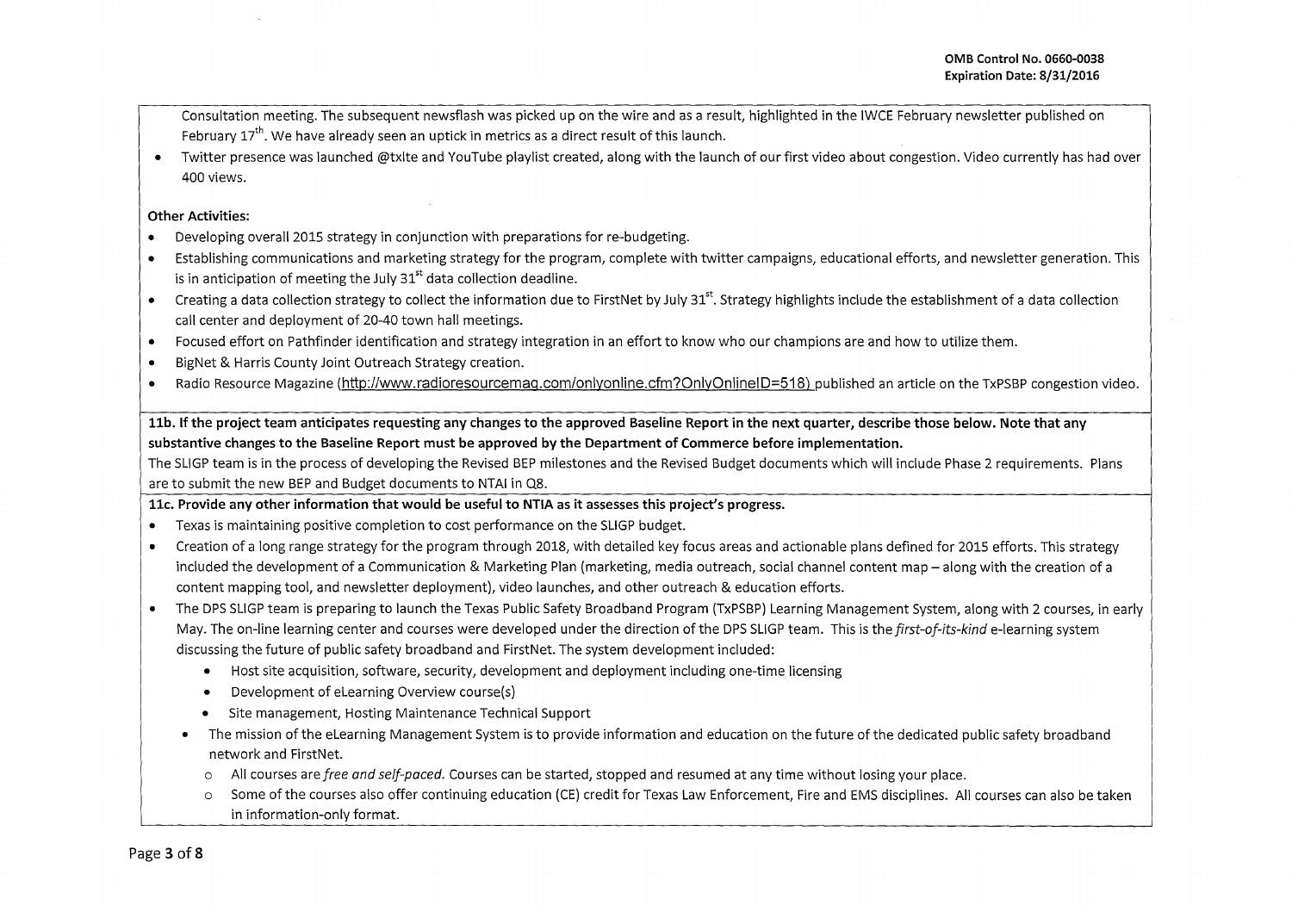- o This system will be made available to other states, the private sector and the general public in an effort to educate emergency responders on the future of public safety communications.
- FirstNet 2<sup>nd</sup> Notice was released in early March. Team has been working on developing a draft, which is currently under review internally with a deadline to submit to FirstNet by April  $28^{th}$ .
- The SLIGP team is working in conjunction with Harris County on a Joint Outreach Package which will include the following components:
	- o Refine/enhance stakeholder contact list
	- o Develop targeted outreach plan
	- o Data collection (MOST)
	- o Create a joint presentations and other collateral
	- o Develop a BIG Net Website.
- Meeting scheduled for late April between the State of Texas and Harris County to further define and outline actionable plans for each KLC- core transition, data analytics, special events, extended mode, and training.

#### **lld. Describe any success stories or best practices you have identified. Please be as specific as possible.**

The initial State Consultation Meeting with FirstNet was held on Feb.  $11<sup>th</sup>$  &  $12<sup>th</sup>$  in Austin, Texas. In attendance were 142 representatives from Texas public safety disciplines; local, regional, State, and Federal governments, two Tribes, and seven other States. Texas highlighted opportunities to utilize a dedicated public safety network throughout the two-day meeting, with presentations provided by Stakeholders from five different State entities including Harris County, Bastrop Wildfires and West Fertilizer Plant Explosion.

#### **12. Personnel**

**12a. If the project is not fully staffed, describe how any lack of staffing may impact the project's time line and when the project will be fully staffed.** 

The program is fully staffed with no changes this quarter. This staffing plan may be modified when necessary to meet specific needs and programmatic changes.

#### **12b. Staffing Table**

| Job Title                      | FTE %   | Project(s) Assigned                                                                                                                                   | Change    |
|--------------------------------|---------|-------------------------------------------------------------------------------------------------------------------------------------------------------|-----------|
| SWIC: $FTE = 1$                | 25      | Provide oversight of all SLIGP activities.                                                                                                            | No change |
| DPS Legal Advisors: $FTE = 1$  | $10-10$ | Advise on all legal issues, MOA support.                                                                                                              | No change |
| Program Managers 1: FTEs = 2   | 90      | Direct the purpose and status of all program projects; manage time and budget allocations;<br>support project-level activity to ensure goals are met. | No change |
| Program Managers 2: $FTEs = 1$ | 10 l    | Provide strategy, scope and timeline; inside legal counsel oversight.                                                                                 | No change |
| Project Managers 1: FTEs = 1   | 50      | Coordination of: State and regional governance meetings; education/outreach and rural<br>development programs; and production of materials.           | No change |
| Project Managers 2: FTEs = 2   | 90      | Assist with and coordinate E & O efforts                                                                                                              | No change |
| Project Managers 2: FTEs = $6$ |         | Assist with and coordinate E & O efforts                                                                                                              | No change |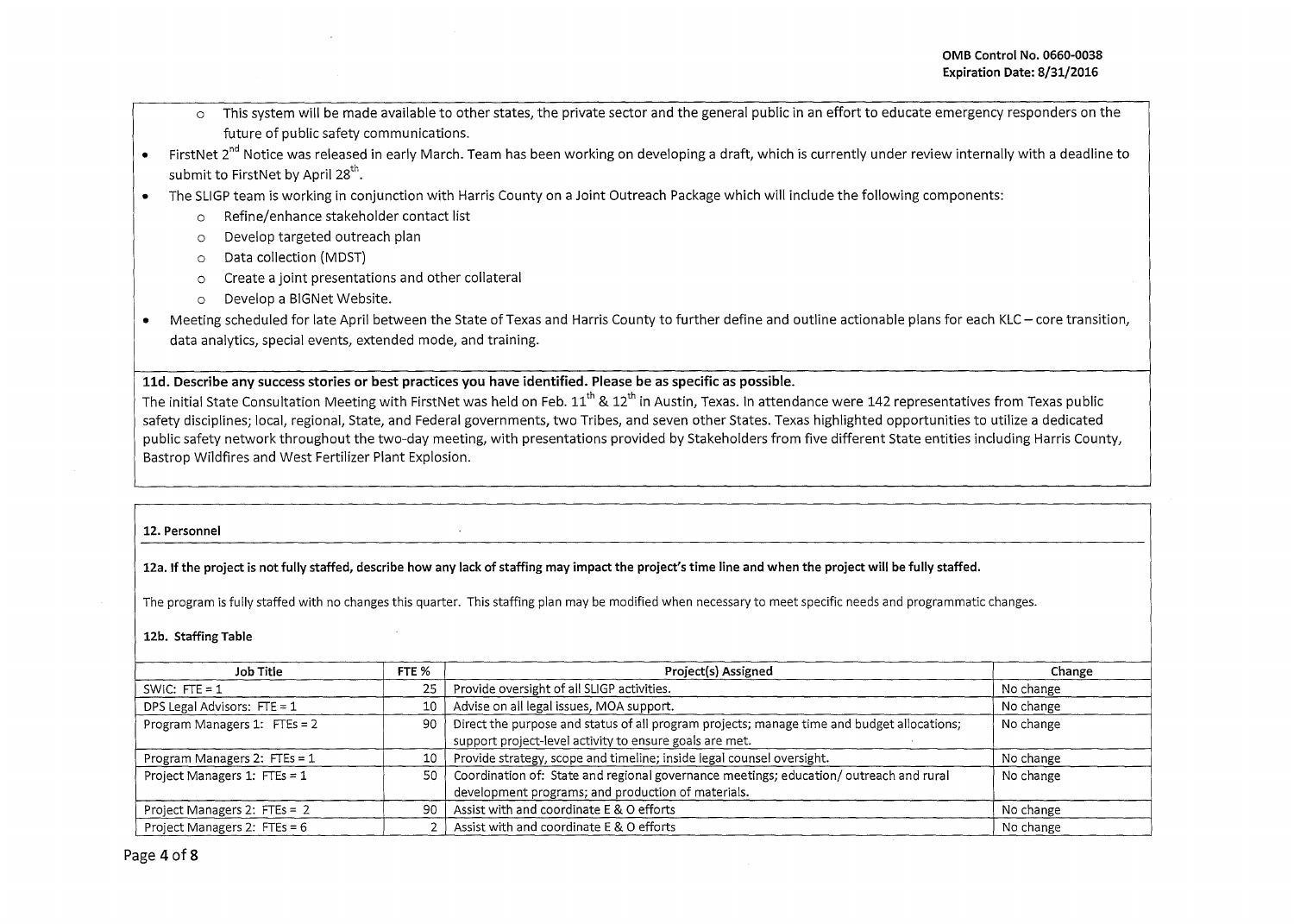| Project Managers 3: FTEs = 27                                                                                                                                                                                                                                                                              |                                                                                                                                                                            | 10                         | Temporary assignments as needed; Assist with and coordinate E & O efforts<br>No change |                                                                                     |                            |                          |                                |                                         |                                          |                           |  |
|------------------------------------------------------------------------------------------------------------------------------------------------------------------------------------------------------------------------------------------------------------------------------------------------------------|----------------------------------------------------------------------------------------------------------------------------------------------------------------------------|----------------------------|----------------------------------------------------------------------------------------|-------------------------------------------------------------------------------------|----------------------------|--------------------------|--------------------------------|-----------------------------------------|------------------------------------------|---------------------------|--|
| IT Program Specialists: $FTE = 1$                                                                                                                                                                                                                                                                          |                                                                                                                                                                            | 50                         | training materials.                                                                    | Development and production of audio-visual products conference needs, webinars, and |                            | No change                |                                |                                         |                                          |                           |  |
| SAA Director: FTE = 1                                                                                                                                                                                                                                                                                      |                                                                                                                                                                            | $\cdot$ 1                  | M&A                                                                                    |                                                                                     |                            |                          |                                |                                         |                                          | No change                 |  |
| SAA Manager: FTE = 1                                                                                                                                                                                                                                                                                       |                                                                                                                                                                            |                            | M&A                                                                                    |                                                                                     |                            | No change                |                                |                                         |                                          |                           |  |
| SAA Coordinator: FTE = 1                                                                                                                                                                                                                                                                                   |                                                                                                                                                                            | 6.6                        | M&A                                                                                    |                                                                                     |                            | No change                |                                |                                         |                                          |                           |  |
| SAA Budget Analyst: FTE = 1                                                                                                                                                                                                                                                                                |                                                                                                                                                                            |                            | M&A                                                                                    |                                                                                     |                            | No change                |                                |                                         |                                          |                           |  |
| SAA Grant Accountant: FTE = 1                                                                                                                                                                                                                                                                              |                                                                                                                                                                            | 2.7                        | M&A                                                                                    |                                                                                     |                            | No change                |                                |                                         |                                          |                           |  |
|                                                                                                                                                                                                                                                                                                            | 13. Subcontracts (Vendors and/or Sub-recipients)                                                                                                                           |                            |                                                                                        | Add Row                                                                             |                            | Remove Row               |                                |                                         |                                          |                           |  |
| 2014.                                                                                                                                                                                                                                                                                                      | 13a. Subcontracts Table - Include all subcontractors. The totals from this table must equal the "Subcontracts Total" in Question 14f. Based on Revised Phase 1 Budget July |                            |                                                                                        |                                                                                     |                            |                          |                                |                                         |                                          |                           |  |
| Name                                                                                                                                                                                                                                                                                                       | Subcontract Purpose                                                                                                                                                        | Type (Vendor<br>/Sub-rec.) |                                                                                        | RFP/RFQ<br>Issued (Y/N)                                                             | Contract<br>Executed (Y/N) | Start Date               | End<br>Date                    | <b>Total Federal</b><br>Funds Allocated | <b>Total Matching</b><br>Funds Allocated | Project and<br>% Assigned |  |
| Develop and track<br>Communicat<br>operational budget;<br>ions<br>assist developing and<br>Planner/Tec<br>tracking milestones,<br>hnical Writer<br>MDST, Tribal and O&E<br>(2 contracts)<br>efforts; draft Quarterly<br>PPRs, and other related<br>documents and reports<br>Develop design<br>Technologist |                                                                                                                                                                            |                            | Vendor<br>Vendor                                                                       | Y<br>Υ                                                                              | Y<br>Υ                     | Aug 2014<br>Aug.<br>2014 | March<br>2015<br>March<br>2015 | \$152,286.00<br>\$311,400.00            | $\Omega$<br>$\mathsf{O}$                 | N/A<br>N/A                |  |
| elements, the structure<br>2 contractor)<br>and mechanism of the<br>individual projects;<br>focused on operational<br>elements and<br>responsible for tasks,<br>deliverables and<br>outputs of the project.                                                                                                |                                                                                                                                                                            |                            |                                                                                        |                                                                                     |                            |                          |                                |                                         |                                          |                           |  |
| Development of State<br>Outside<br>and Local MOU/ Inter-<br>Legal<br>local Agreements,<br>Counsel,<br>MOU template; and<br>(1 contract)<br>other work compliant<br>with FirstNet<br>requirements.                                                                                                          |                                                                                                                                                                            |                            | Vendor                                                                                 | Y                                                                                   | Υ                          | Aug.<br>2014             | March<br>2015                  | \$24,500.00                             | $\Omega$                                 | N/A                       |  |
| <b>E&amp;O</b><br>$F - F$                                                                                                                                                                                                                                                                                  | Development of tasks<br>will include: speaking at                                                                                                                          |                            | Vendor                                                                                 | Υ                                                                                   | Υ                          | Aug.                     | March                          | \$324,600                               | 0                                        | N/A                       |  |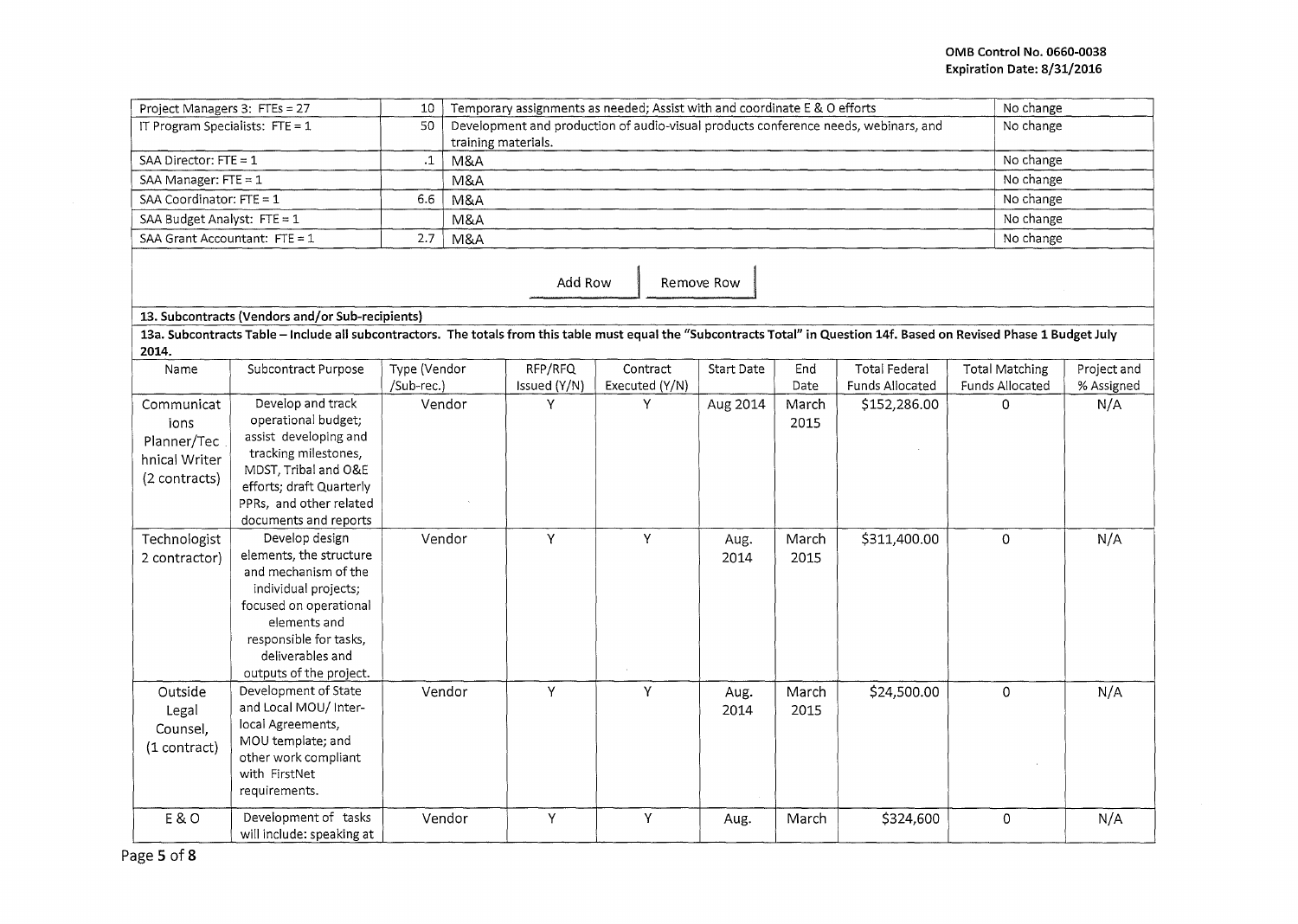$\sim$ 

| Coordinator( | conferences,              |        |   |   | 2014         | 2015  |                |                     |     |
|--------------|---------------------------|--------|---|---|--------------|-------|----------------|---------------------|-----|
| $s)$ , (2    | workshops and             |        |   |   |              |       |                |                     |     |
| contractors) | meetings; facilitating    |        |   |   |              |       |                |                     |     |
|              | regional kick-off         |        |   |   |              |       |                |                     |     |
|              | meetings, development     |        |   |   |              |       |                |                     |     |
|              | of discipline focused     |        |   |   |              |       |                |                     |     |
|              | materials, assist in the  |        |   |   |              |       |                |                     |     |
|              | development of the        |        |   |   |              |       |                |                     |     |
|              | Rural Coverage Plan       |        |   |   |              |       |                |                     |     |
|              | and Education and         |        |   |   |              |       |                |                     |     |
|              | Outreach program.         |        |   |   |              |       |                |                     |     |
| Project      | Scheduling, facilitating, |        |   |   |              |       | \$306,000.00   |                     |     |
| Managemen    | managing, and inviting    |        |   |   |              |       |                |                     |     |
|              | public safety entities to |        |   |   |              |       |                |                     |     |
|              | participate in            |        |   |   |              |       |                |                     |     |
| Administrato | governance strategic      |        |   |   |              |       |                |                     |     |
| rs           | advisory groups and the   |        |   |   |              |       |                |                     |     |
|              | LTE SCIP Executive        |        |   |   |              |       |                |                     |     |
|              | Council meetings;         |        |   |   |              |       |                |                     |     |
|              | assisting with program    |        |   |   |              |       |                |                     |     |
|              | planning and              |        |   |   |              |       |                |                     |     |
|              | management, including     |        |   |   |              |       |                |                     |     |
|              | development of project    |        |   |   |              |       |                |                     |     |
|              | management processes      |        |   |   |              |       |                |                     |     |
|              | and procedures;           |        |   |   |              |       |                |                     |     |
|              | tracking milestone        |        |   |   |              |       |                |                     |     |
|              | metrics;                  |        |   |   |              |       |                |                     |     |
| Project      | Tasks include:            | Vendor | Υ | Y | Aug.         | March | \$642,000.00   | $\mathsf{O}\xspace$ | N/A |
| Manager      | speaking at               |        |   |   | 2014         | 2015  |                |                     |     |
| SME(s)       | conferences,              |        |   |   |              |       |                |                     |     |
|              | workshops and             |        |   |   |              |       |                |                     |     |
| (15)         | meetings; facilitating    |        |   |   |              |       |                |                     |     |
| contractors) | regional kick-off         |        |   |   |              |       |                |                     |     |
|              | meetings, development     |        |   |   |              |       |                |                     |     |
|              | of discipline focused     |        |   |   |              |       |                |                     |     |
|              | materials, assist in the  |        |   |   |              |       |                |                     |     |
|              | development and           |        |   |   |              |       |                |                     |     |
|              | implementation of the     |        |   |   |              |       |                |                     |     |
|              | Rural Coverage Plan       |        |   |   |              |       |                |                     |     |
|              | and Education and         |        |   |   |              |       |                |                     |     |
|              | Outreach programs.        |        |   |   |              |       |                |                     |     |
|              |                           |        |   |   | <b>TOTAL</b> |       | \$1,760,787.00 |                     |     |
|              |                           |        |   |   |              |       |                |                     |     |

 $\mathcal{S}^{\mathcal{S}}$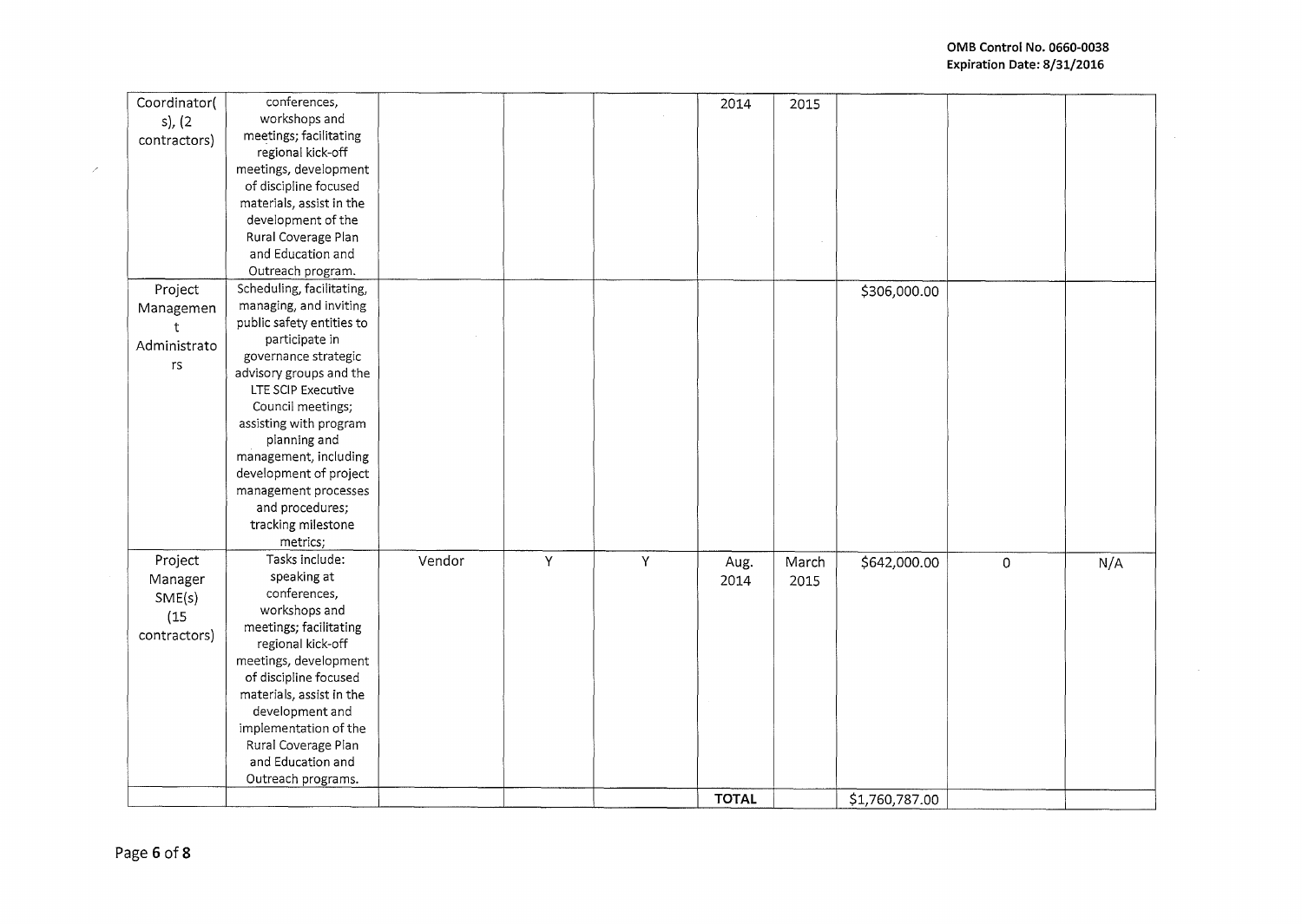$\sim 10$ 

|                                                                                                                                                                                                 |                      |                   | Add Row                   | Remove Row                                        |                                                                                                                                                                                      |                          |  |  |  |  |  |
|-------------------------------------------------------------------------------------------------------------------------------------------------------------------------------------------------|----------------------|-------------------|---------------------------|---------------------------------------------------|--------------------------------------------------------------------------------------------------------------------------------------------------------------------------------------|--------------------------|--|--|--|--|--|
| All contractors have provided quality service on assigned SLIGP tasks and meeting<br>13b. Describe any challenges encountered with vendors and/or sub-recipients.                               |                      |                   |                           |                                                   |                                                                                                                                                                                      |                          |  |  |  |  |  |
| engagements.                                                                                                                                                                                    |                      |                   |                           |                                                   |                                                                                                                                                                                      |                          |  |  |  |  |  |
|                                                                                                                                                                                                 |                      |                   |                           |                                                   |                                                                                                                                                                                      |                          |  |  |  |  |  |
| 14. Budget Worksheet                                                                                                                                                                            |                      |                   |                           |                                                   |                                                                                                                                                                                      |                          |  |  |  |  |  |
| Columns 2, 3 and 4 must match your current project budget for the entire award, which is the SF-424A on file.<br>Only list matching funds that the Department of Commerce has already approved. |                      |                   |                           |                                                   |                                                                                                                                                                                      |                          |  |  |  |  |  |
| Project Budget Element (1)                                                                                                                                                                      | <b>Federal Funds</b> | Approved Matching | Total                     | Federal Funds                                     | Approved Matching Funds                                                                                                                                                              | Total Funds Expended (7) |  |  |  |  |  |
|                                                                                                                                                                                                 | Awarded (2)          | Funds (3)         | Budget (4)                | Expended (5)                                      | Expended (6)                                                                                                                                                                         |                          |  |  |  |  |  |
| a. Personnel Salaries                                                                                                                                                                           | \$198,345            | \$591.251         | 789,596                   | 89.413                                            | 345.466                                                                                                                                                                              | 434,879                  |  |  |  |  |  |
| b. Personnel Fringe Benefits                                                                                                                                                                    | \$55,490             | \$129,785         | 185,275                   | 24,124                                            | 90,487                                                                                                                                                                               | 114,611                  |  |  |  |  |  |
| c. Travel                                                                                                                                                                                       | \$531,255            | \$24,576          | 555,831                   | 56,339                                            | 262                                                                                                                                                                                  | 56,601                   |  |  |  |  |  |
| d. Equipment                                                                                                                                                                                    | 0                    | 0                 | 0                         |                                                   |                                                                                                                                                                                      |                          |  |  |  |  |  |
| e. Materials/Supplies                                                                                                                                                                           | 13,000               | 0                 | 13.000                    | 61.631                                            |                                                                                                                                                                                      | 61,631                   |  |  |  |  |  |
| f. Subcontracts Total                                                                                                                                                                           | 1,760,787            | 0                 | 1,760,787                 | 1,389,270                                         |                                                                                                                                                                                      | 1,389,270                |  |  |  |  |  |
| g. Other                                                                                                                                                                                        | \$254,300            | 0                 | 254,300                   | 33,658                                            |                                                                                                                                                                                      | 33,658                   |  |  |  |  |  |
| h. Total Costs                                                                                                                                                                                  | \$2,813,177          | \$745,613         | 3,558,790                 | 1,654,435                                         | 436,215                                                                                                                                                                              | 2,090,650                |  |  |  |  |  |
| i. Indirect Costs                                                                                                                                                                               | $\mathbf{0}$         | \$147,813         | 147,813                   | $\Omega$                                          | 86,367                                                                                                                                                                               | 86,367                   |  |  |  |  |  |
| Totals Phase 1                                                                                                                                                                                  | \$2,813,177          | \$893,425         | 3,706,602                 | 1,654,435                                         | 522,582                                                                                                                                                                              | 2,177,017                |  |  |  |  |  |
| k. Phase 2 Activities                                                                                                                                                                           | \$3,046,227          | \$571,426         | 3,617,653                 | $\Omega$                                          | 0                                                                                                                                                                                    | $\Omega$                 |  |  |  |  |  |
| I. Totals Phase 1 and 2                                                                                                                                                                         | 5,859,404.00         | 1,464,851         | 7,324,255                 | 1,654,435                                         | 522,582                                                                                                                                                                              | 2,177,017                |  |  |  |  |  |
| m. % of Total                                                                                                                                                                                   | 80%                  | 20%               | 100%                      | 76.0%                                             | 24.0%                                                                                                                                                                                | 100%                     |  |  |  |  |  |
| documents.                                                                                                                                                                                      |                      |                   |                           |                                                   | 15. Certification: I certify to the best of my knowledge and belief that this report is correct and complete for performance of activities for the purpose(s) set forth in the award |                          |  |  |  |  |  |
| 16a. Typed or printed name and title of Authorized Certifying Official                                                                                                                          |                      |                   |                           | 16c. Telephone (area code, number, and extension) |                                                                                                                                                                                      |                          |  |  |  |  |  |
| Garry Jones<br><b>Deputy Assistant Director</b>                                                                                                                                                 |                      |                   |                           | Office: (512) 377-0013                            |                                                                                                                                                                                      |                          |  |  |  |  |  |
| Texas Homeland Security State Administrative Agency                                                                                                                                             |                      |                   | 16d. Email Address        |                                                   |                                                                                                                                                                                      |                          |  |  |  |  |  |
| Courier: 5805 N. Lamar Blvd, Austin, TX 78752<br>Mailing: PO Box 4087, Austin, TX 78773-0113                                                                                                    |                      |                   | garry.jones@dps.texas.gov |                                                   |                                                                                                                                                                                      |                          |  |  |  |  |  |
| 16b. Signature of Authorized Certifying Official                                                                                                                                                |                      |                   |                           | 16e. Date Report Submitted (month, day, year)     |                                                                                                                                                                                      |                          |  |  |  |  |  |
|                                                                                                                                                                                                 |                      |                   |                           |                                                   | (RESUBMITED)                                                                                                                                                                         |                          |  |  |  |  |  |
|                                                                                                                                                                                                 |                      |                   |                           |                                                   |                                                                                                                                                                                      |                          |  |  |  |  |  |